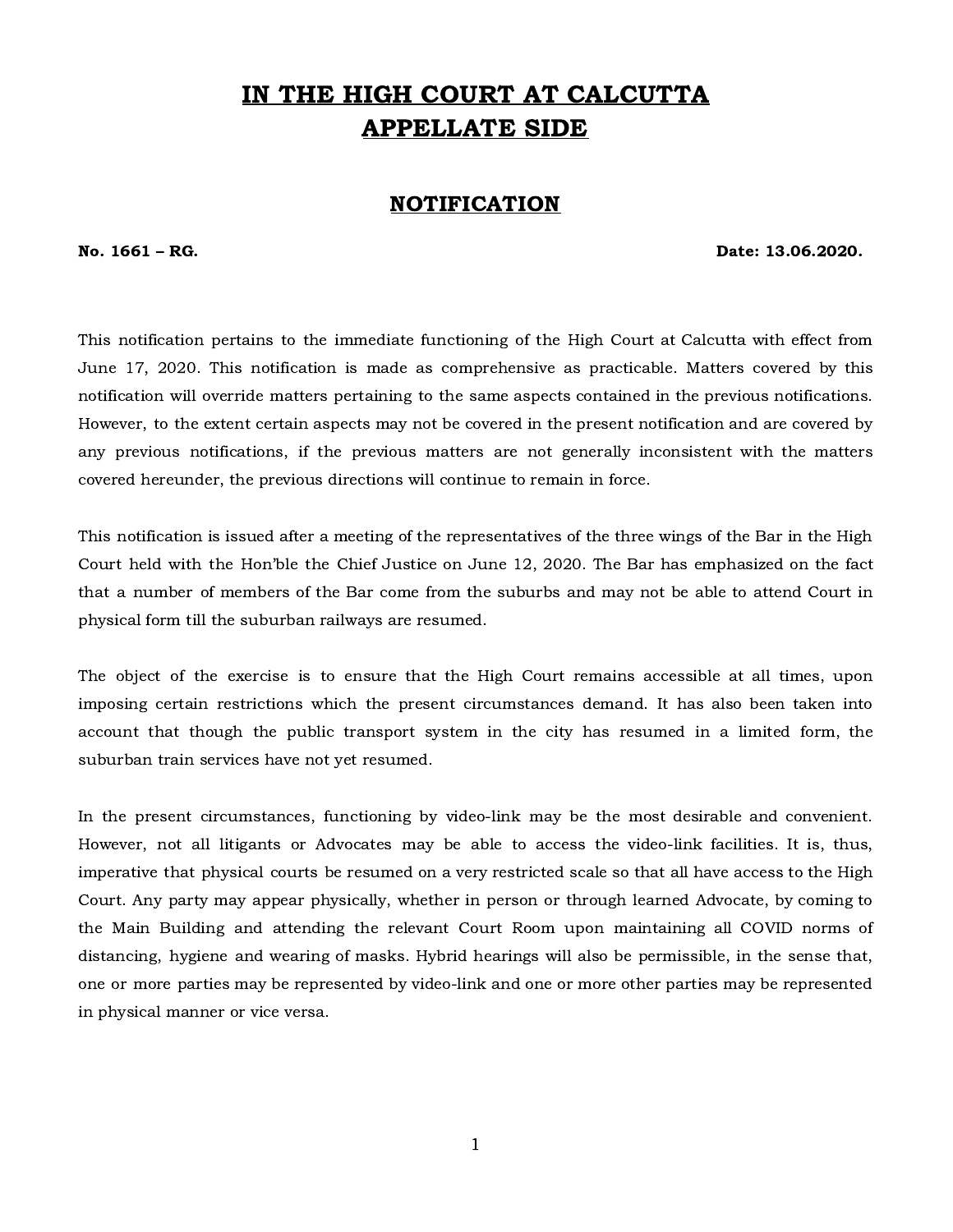## Mode of the immediate functioning of the High Court

- 1. For the moment, in addition to the Division Bench presided over by the Hon'ble the Chief Justice, three Division Benches and two Single Benches will function taking up only extremely urgent matters for which petitions for urgent orders have been filed. The matters will be taken up in chronological order as filed, as far as practicable, unless previously adjourned or otherwise directed by the relevant Bench.
- 2. The Hon'ble Judges manning the several Benches will sit in earmarked Court Rooms from 11 AM to 1 PM and from 2 PM to 4 PM every working day beginning June 17, 2020. Only matters which are listed will be taken up. Urgent mentioning will be allowed after the business of the Bench is over and only in unavoidable circumstances.
- 3. Litigants and Advocates may attend the hearings in physical form or in virtual form as may be convenient. Matters will be taken up as listed even if one of the parties appears in physical form and the other parties appear by video-link. Only extremely urgent matters that cannot wait will be taken up. Every Bench will satisfy itself that the party or parties likely to be affected by any order has been duly served and has had an opportunity to be represented, whether in physical form or on video-link, before any order is passed.
- 4. Except in respect of the Benches taking up Bail matters, if the number of other hearing matters before any Bench is more than 10 (ten), clusters of matters would be given hourly times. At any rate, if there is any physical hearing in one matter and the subsequent matter also involves physical hearing, there will be a gap of two minutes before the subsequent matter is taken up to allow for the changeover of personnel.
- 5. The determination of the several Benches will be as follows:
	- (i) The Chief Justice's Bench will take urgent Public Interest Litigation and such other matters required to be taken by a Division Bench as may be assigned by the Hon'ble the Chief Justice. This Bench will sit in Court Room No. 1.
	- (ii) A Division Bench to take up all urgent criminal matters required to be taken up by a Division Bench, including bail and anticipatory bail. This Bench will sit in Court Room No. 16.
	- (iii) Another Division Bench to take up all urgent criminal matters required to be taken up by a Division Bench, including bail and anticipatory bail. This Bench will sit in Court Room No. 8.
	- (iv) A Division Bench to take up all other urgent matters required to be heard by a Division Bench and not assigned elsewhere. This Bench will sit in Court Room No. 11.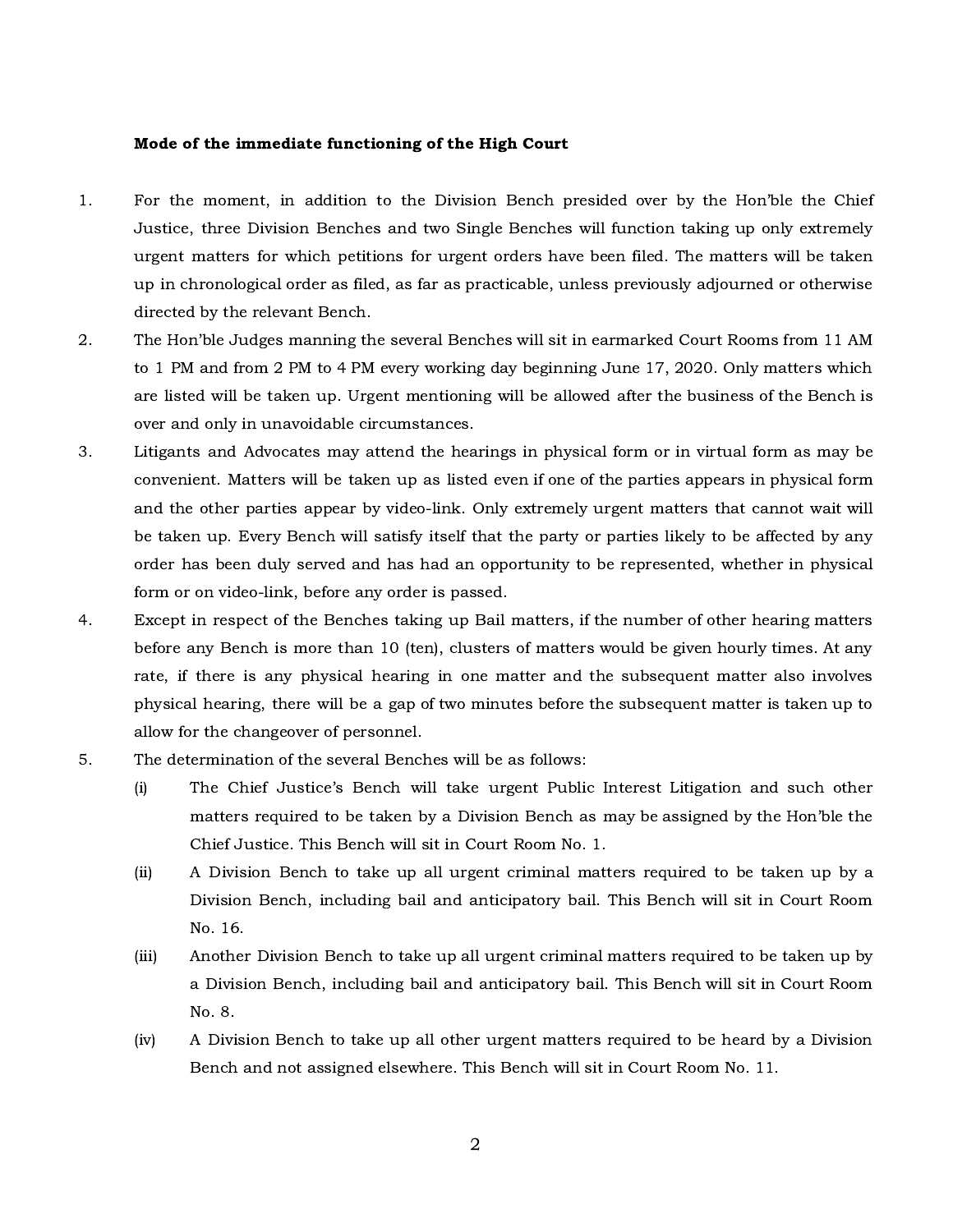- (v) A Single Bench to take up all urgent matters required to be heard by a Single Bench on the Original Side and all urgent writ petitions or urgent applications pertaining thereto except writ petitions pertaining to Tribunals constituted under Articles 323A, 323B of the Constitution. This Bench will sit in Court Room No. 12.
- (vi) Another Single Bench to take up all urgent matters required to be taken up by a Single Bench on the Appellate Side, other than the matters to be taken up by the other Single Bench. This Bench will sit in Court Room No. 13.
- 6. In addition, judgments may be delivered by any Bench upon prior listing. Such delivery of judgments will be in Court Room No. 5 and at the times previously indicated in the list. Video-links will be sent to the parties, if they supply their E-Mail ID in advance.
- 7. The cause-list for hearing of matters other than Bail matters on any particular day will be published at least 24 hours prior to the date of hearing, unless prevented by unavoidable circumstances. The cause-list for hearing of Bail matters will be published at least 48 hours before the date of hearing, unless prevented by unavoidable circumstances.

# Filing of matters

- 1. Except for matters pertaining to the Jalpaiguiri Circuit Bench and the Port Blair Circuit Bench, all other pleadings, including petitions for urgent orders, will henceforth be filed at the counters provided on the ground floor of the High Court Main Building. Matters for urgent orders already filed till date need not be filed afresh.
- 2. In respect of Bail matters, other than matters pertaining to the Jalpaiguri and Port Blair Circuit Benches, petitions or applications should be filed after previous service to the office of Learned Public Prosecutor.
- 3. In respect of Bail matters pertaining to the Jalpaiguri and Port Blair Circuit Benches, petitions and applications may be filed online on the undertaking of Advocates on Record to have such petitions stamped and punched when normal functioning of Court resumes. Such petitions and applications should be filed after affecting service, by E-Mail, on the offices of relevant Learned Assistant Public Prosecutor or Public Prosecutor.
- 4. In respect of urgent matters, pertaining to the Jalpaiguri and Port Blair Circuit Benches, other than Bail matters, online filing will be permitted upon previous service being effected on the parties likely to be affected by any order that may be passed on the relevant petitions or applications. Such petitions and applications will be on the undertaking of Advocates on Record to have the petitions and applications stamped and punched after the resumption of normal Court functioning.
- 5. In respect of all other matters, not being matters pertaining to the Jalpaiguri and Port Blair Circuit Benches and not being Bail matters, petitions, applications and pleadings should be filed in the following manner:-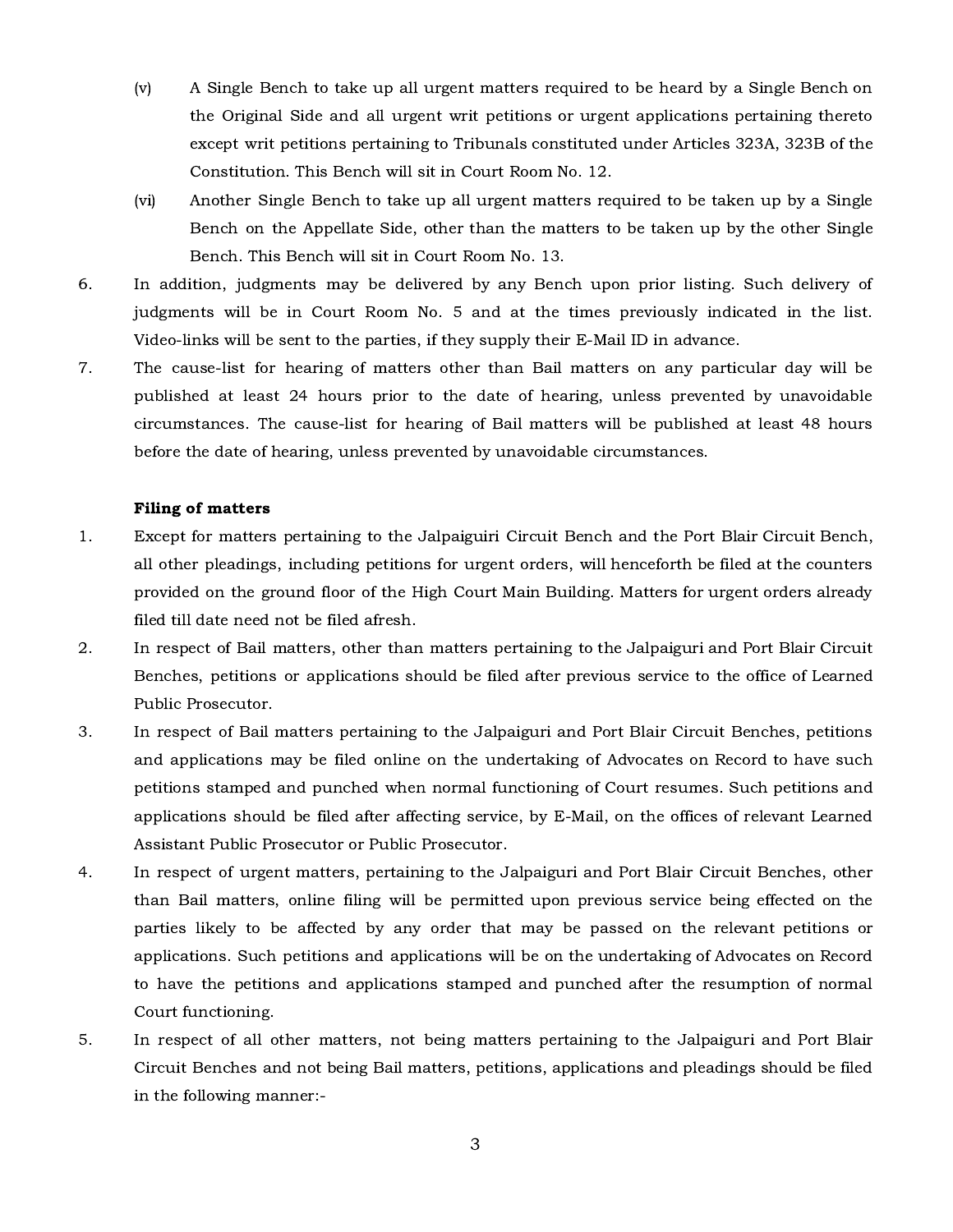- (a) In a petition for urgent hearing, an affidavit of service showing the service of the petition OR application on the party or parties likely to be affected by the order. Service by E-Mail will be permissible and the affidavit of service should contain an averment that the service has been completed on the party or parties likely to be affected by any order that may be passed on the petition or application.
- (b) The petition or application should indicate the E-Mail ID of all the parties, particularly of the parties likely to be affected by any order passed herein, including the E-Mail IDs of officers of the officials if the party is non-human agency. Before the hearing on such petition or application is taken up, a video-link will be sent to the E-Mail IDs of all parties as disclosed by the petitioner or applicant. It is only upon the satisfaction of the relevant Bench that a proper opportunity of representation has been afforded to a party likely to be affected by any order that may be passed, that the matter will be taken up for hearing. However, in extremely urgent and unavoidable cases, such procedure may be dispensed with if the matter so warrants. This will be an exception and not the Rule.
- (c) The petitions or applications for urgent hearing and all other pleadings have to be duly stamped, punched and accompanied by an affidavit affirmed before an Oath Commissioner or Notary.
- (d) All petitions and applications for urgent hearing must be accompanied by duly filled-up From 'A' and Form 'B' as published on the High Court Website. All petitions, applications and other pleadings must be accompanied by a Vakalatnama.
- (e) Any petitioner or applicant appearing in any matter, whether online or in physical form, must file a Vakalatnama. For online appearance by respondents, a scanned copy of the Vakalatnama be filed online at reply.chcfiling@gmail.com.
- (f) In respect of W.P. 5327(W) of 2020 and T.S. 6 of 2004, hearings may be taken up as per the direction of the Benches taking up such matters.
- (g) All petitions and applications for urgent hearing must indicate the mode of hearing preferred by the petitioner or applicant.

(h) In respect of extremely urgent mentioning, prior notice be served online,

indicating the relevant Bench and the ground of urgency and filed online at **mention.case.hccal@gmail.com**. For those intending to mention in physical form, such mentioning will be allowed after the day's business of the relevant Bench is over or at 4 PM, whichever is earlier.

- 6. Bail petitions pertaining to the Jalpaiguri and Port Blair Circuit Benches may be filed online at bail.chcfiling@gmail.com.
- 7. Matters pertaining to the Jalpaiguri and Port Blair Circuit Benches, other than Bail matter may be filed online at **[chcfiling@gmail.com](mailto:chcfiling@gmail.com)**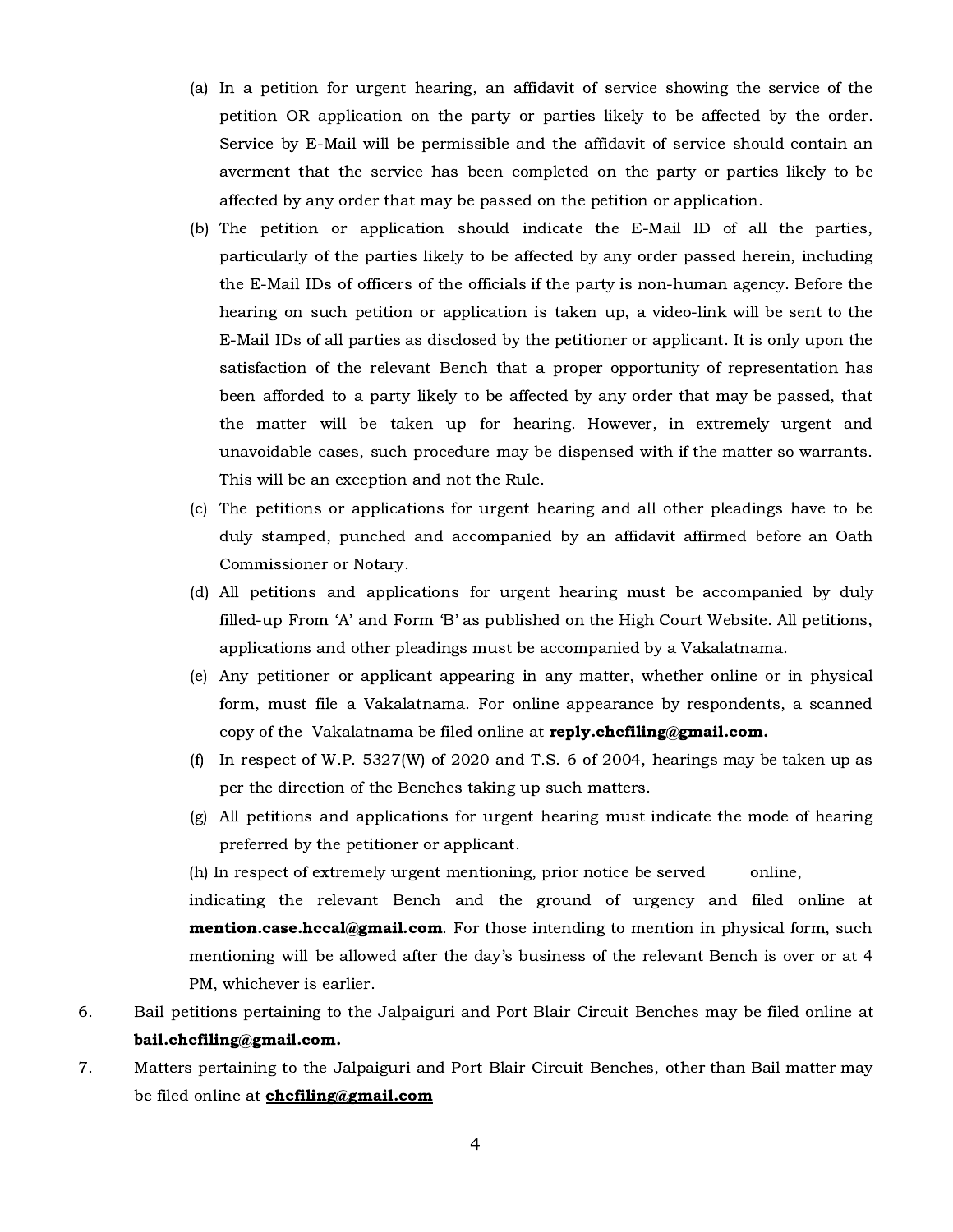- 8. Bail petitions pertaining to the Jalpaiguri Circuit Bench should be served online at addlpphighcourtjal@gmail.com
- 9. At the filing counters, the Oath Commissioners' offices and Certified Copy Sections, crowding will not be permitted. Queuing should be followed by maintaining distancing norms and designated circles would be put in place on the floor.
- 10. There will be four counters for filing on the Appellate side and two counters for filing on the Original Side, all situated at the ground floor of the Main Building for the moment.
- 11. Three Oath Commissioners will be available on the ground floor of the Main Building.
- 12. Pleadings may also be verified by affidavits affirmed before notaries public. However in every such case, the relevant affidavit must be accompanied by a certification of authenticity by the concerned Advocates on record.

### Gates

- 1. At present, three gates may be used to access the Main Building and, until further orders, all judicial and related work will be conducted in the Main Building.
- 2. Apart from the Judges' gate, which will be used by the Judges and a limited number of court staff, the three other gates available will be Gates "B", "C" and "E.

Gate "B" will be available for access of the court staff, Learned Advocates and clerks/peons. Gate "C" will be for exclusive use of Ld Advocates.

Gate "E" will be for the use of all, including a limited number of litigants who may unavoidably be required to attend court.

### General

- 1. In respect of matters not being Bail matters taken up on video-link, if the number of matters before any Bench on a particular day is more than 15 (fifteen), a cluster of such matters as may be directed will be indicated to be taken up on an hourly basis. If the hearing in such matters is not concluded within the hour, such matters will be taken up on the next subsequent date, unless the parties consent or the nature of a particular matter demands otherwise. Again, this will be an exception and not the Rule.
- 2. In the event any litigant or lawyer wants to attend the Court in physical form in any matter, such person will have access to the relevant Court Room. However, no more than 8 (eight) Advocates and litigants will be allowed entry into any Court Room at any given point of time. If a particular matter requires more Advocates or litigants to enter a Court Room together, the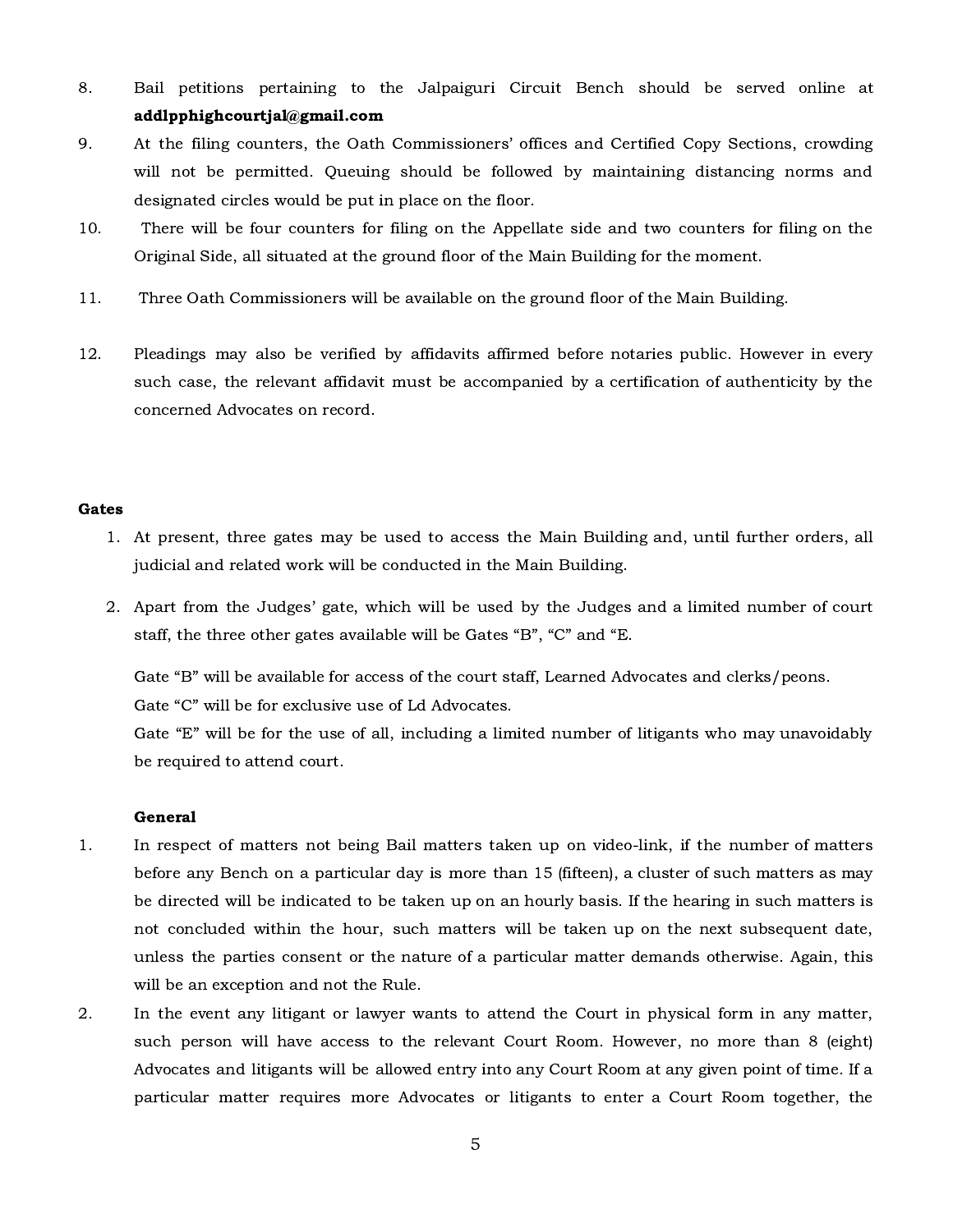matter will stand adjourned unless the parties agree otherwise without compromising on the number of persons being permitted entry at any given time.

- 3. In the unlikely event that there are successive matters involving physical appearance, there will be a distinct gap of about two minutes between the completion of a matter and the beginning of the next to allow changeover between the personnel appearing.
- 4. In the event of Advocates and the persons attending the Court, the distancing norms have to be maintained at all times, including in the Bar rooms. No more than 25 per cent of the seating capacity in any Bar room should enter such room at any given point of time. Litigants and Advocate's staff should be discouraged from coming to Court. If litigants and staff come to Court, they must leave the premises immediately upon completion of work.
- 5. At all times the COVID protocol of the State Government has to be followed. The wearing of masks will be mandatory on Court premises, even if a person has a face shield. The wearing of masks will be mandatory in course of physical hearings. Distancing norms have to be adhered to. Hygiene has to be maintained. Liquid soap or equivalent will be kept in dispensers in all washrooms open to Advocates, staff of the Court and others. Temperature guns will be in place at the entry points and persons running an impermissible temperature will not be allowed entry into the premises. Every effort will be made to provide liquid soap in dispensers in the toilets and sanitisers will be available in the Court Rooms. However, every person entering the Court premises should carry personal hand sanitisers.
- 6. There can be no crowding in Court corridors. In keeping with Government advisories, PWD has marked circles in the corridors of the Main Building. A person may stand in the corridor within such circles or may use the corridor as the passage, but no person should remain in the corridor unless within a circle or passing through.
- 7. For the time being, the canteens and refreshment services in the High Court premises will not resume.
- 8. Till such time that all restrictions as to movement and crowding are absolutely lifted, persons not having work in Court and litigants who are not appearing in person or who have not been directed to appear before any Court, should refrain from coming to Court. In any event, unless there is definite business, Advocates should try and come close to the time when their matters are scheduled to be taken up and leave not much later than after their matters are over.
- 9. Written submission in urgent final hearing matters to be taken up now may supplement any limited hearing. However, the written notes should be as brief as possible.
- 10. Form 'A' and Form 'B' will be available in the High Court website for them to be downloaded.
- 11. The email id and mobile numbers of Learned Advocate General, Government Pleader, Public Prosecutor and key Law Officers of the State will be published on the High Court Website. The email ids and mobile numbers of such State and Central Government agencies as may be available in the High Court and verified, will also be published on the High Court Website. This